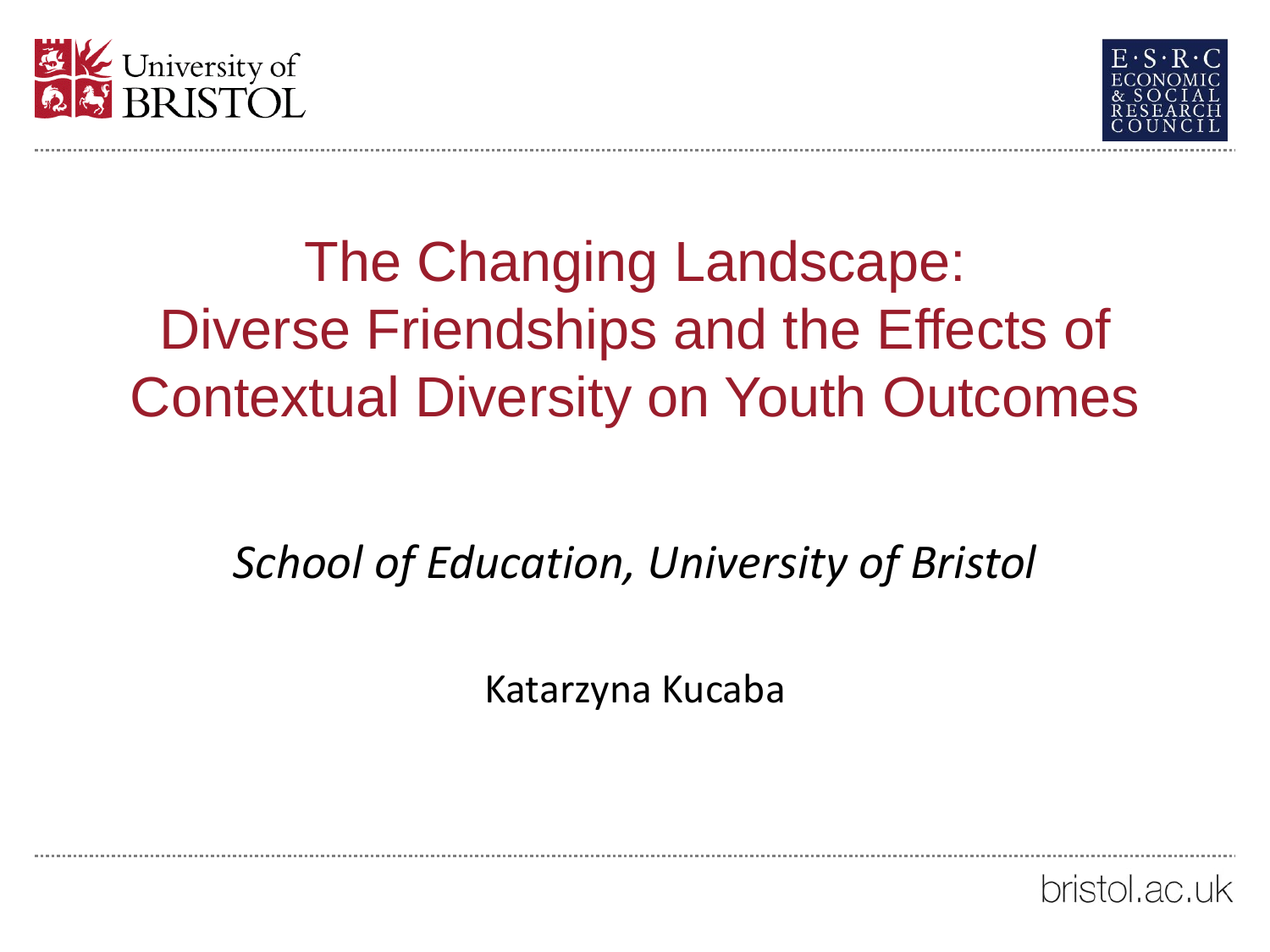



### Research Team

**Principal investigator: Co-Investigator: Co-Investigator:** Dr. Shelley McKeown Jones Dr. Amanda Williams Dr. Liz Washbrook







Co-Investigator: **Research Associate:** NCB Researchers: Dr. David Manley Dr. Katarzyna Kucaba Dr Gayle Munro





Dr Stephanie Smith

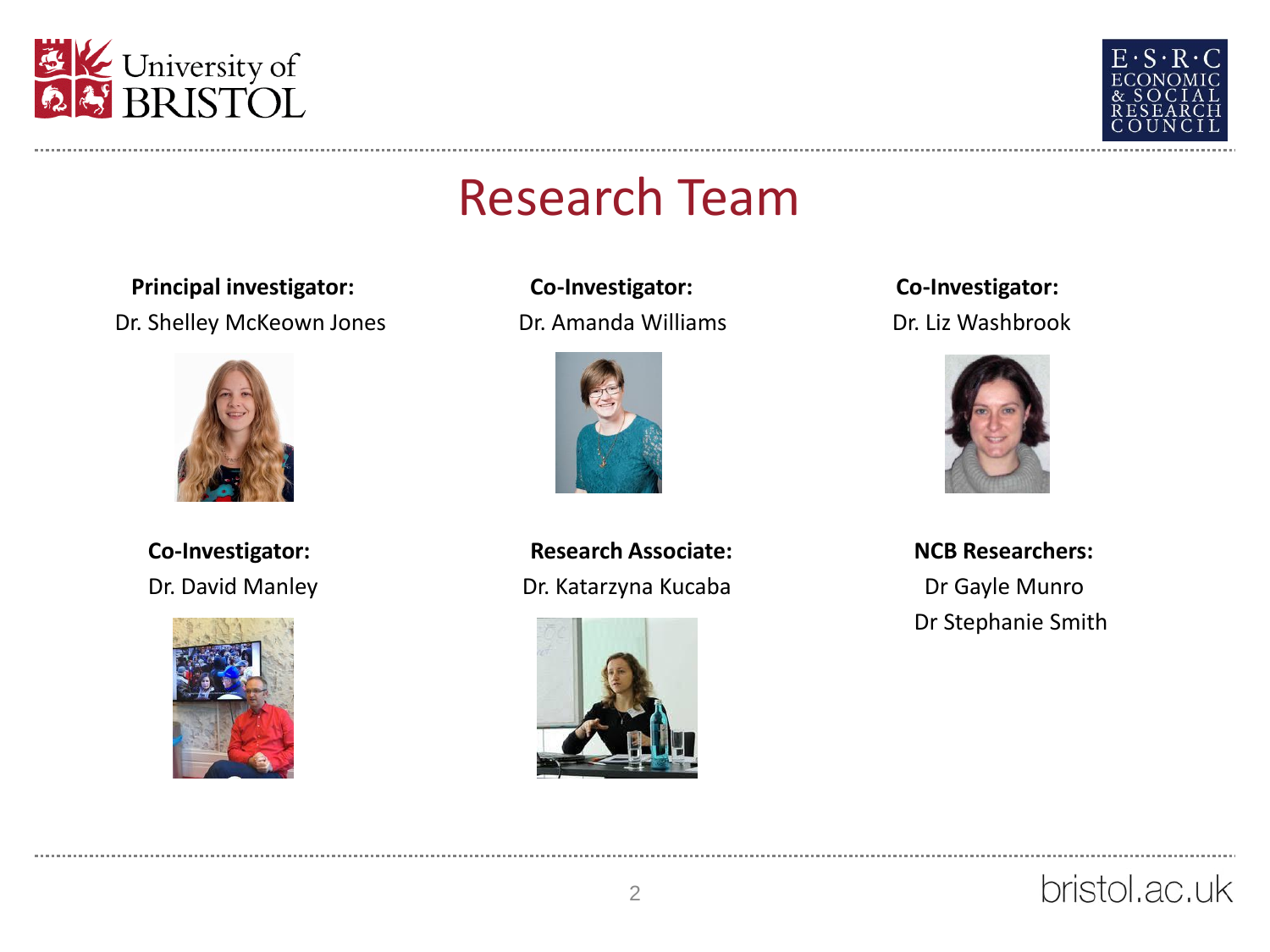



# Advisory groups

- Stakeholder group and Young People and Parents group
- Purpose:
	- To discuss plans for analysis, emerging findings, and how these findings relate to young people experiences in families, friendships, schools and communities
	- To develop plans and materials for reporting and disseminating findings in a young-people friendly way (e.g., through blogs and animations)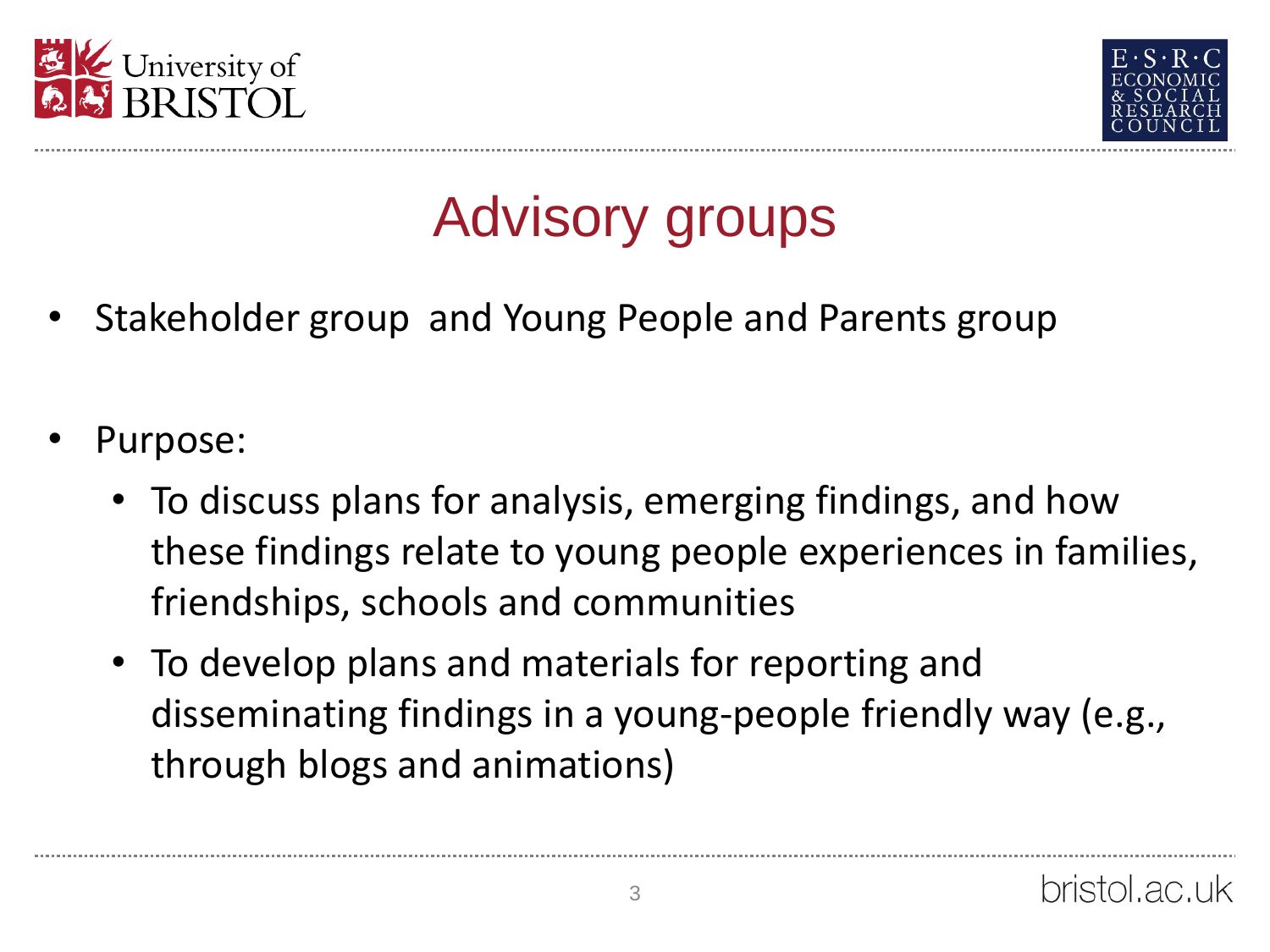





## Project Background: Diversity

- Social spaces are becoming increasingly ethnically and racially diverse
- Spending time with those are different can reduce prejudices and improve cross-group interactions
- But, just because diverse individuals are in the same room, doesn't mean they will interact with each other. Across educational (and other) settings, children and adults tend to self-segregate
- People feel more comfortable and prefer to remain close with those who are similar to themselves, maintaining distance from those who are different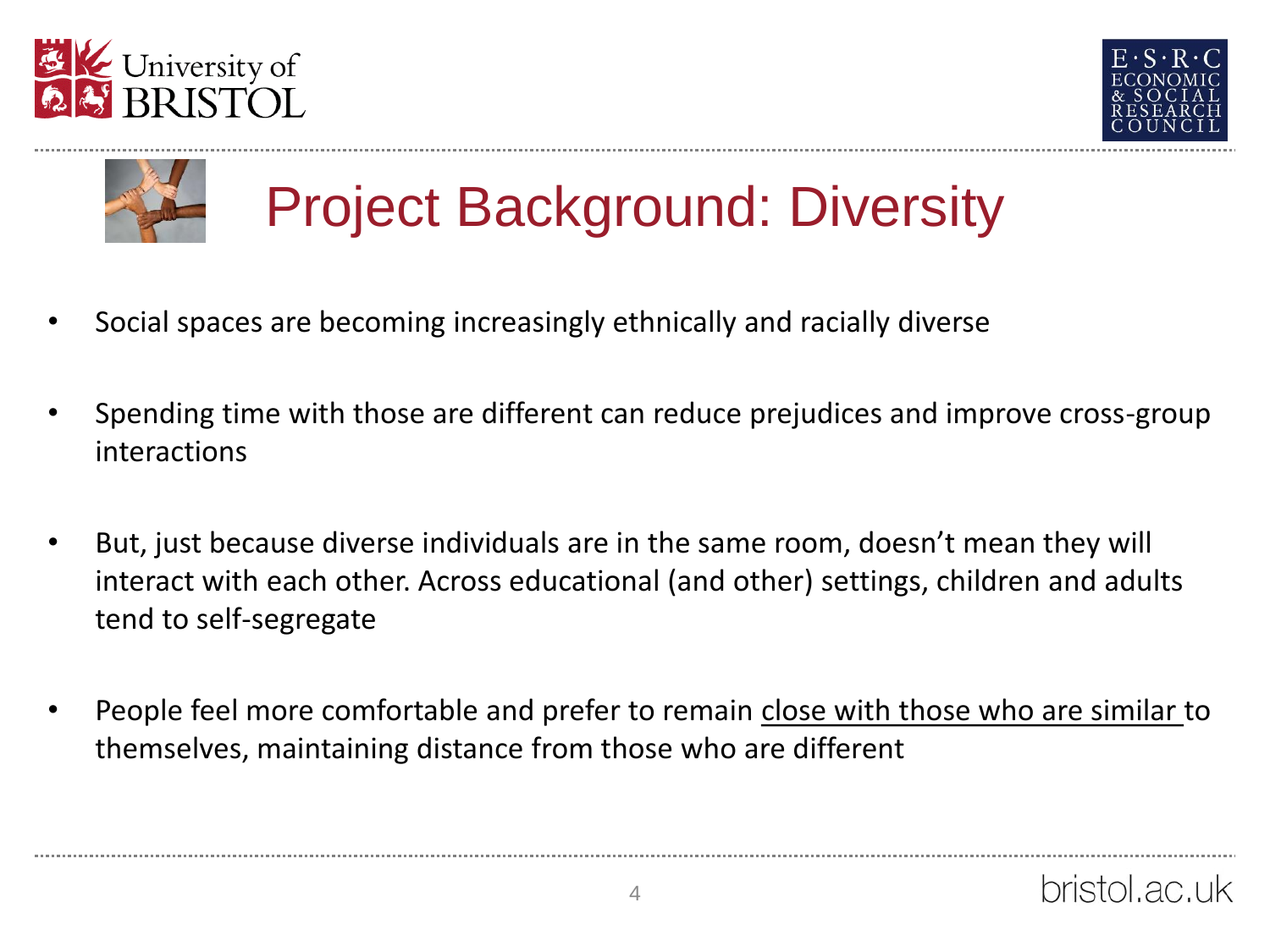



# Is Diversity Good or Bad?

- Researchers argue about whether spending time with diverse others has positive of negative consequences
	- Some argue it can increase anxiety, which can impact health. And for some groups, being in diverse schools can negatively influence academic performance
	- Others argue that spending time with diverse others can reduce anxiety, improve health and boost education outcomes
- But there are issues with this research
	- it does not tend to look at changes over time
	- it often considers being in the same space as diversity (but diverse people often don't interact)
	- largely from North America
- We want to know how diversity is associated with education and health outcomes for young people in the UK from all different ethnic backgrounds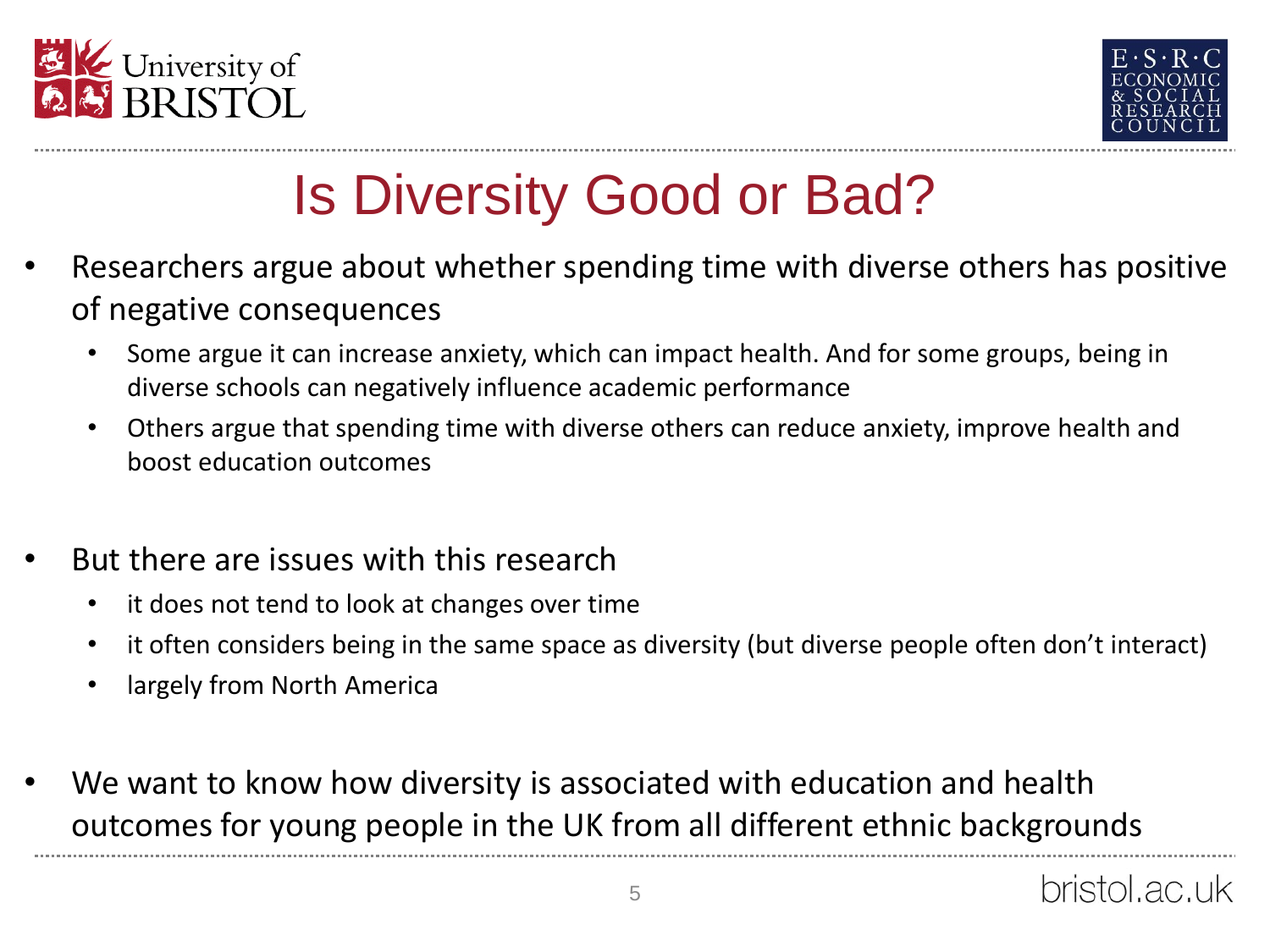



### Research Questions

#### 1. What best predicts the diversity of young people's friendships?

Is it parental beliefs? Amount of diversity seen in the school? And/or amount of diversity seen in the neighbourhood? Do changes in diversity – either in-situ or via household mobility – lead to changes in friendship diversity? Do these relationships differ for minority and majority groups?

#### 2. What are the consequences of diversity on educational attitudes and

#### aspirations?

Are levels of diversity (interpersonal friendships, school, neighbourhood) associated with educational attitudes & aspirations? Does this differ for minority and majority group members?

#### 3. What are the consequences of diversity on physical and mental health?

Are levels of diversity (interpersonal friendships, school, neighbourhood) associated with physical and mental health outcomes? Does this differ for minority and majority group members?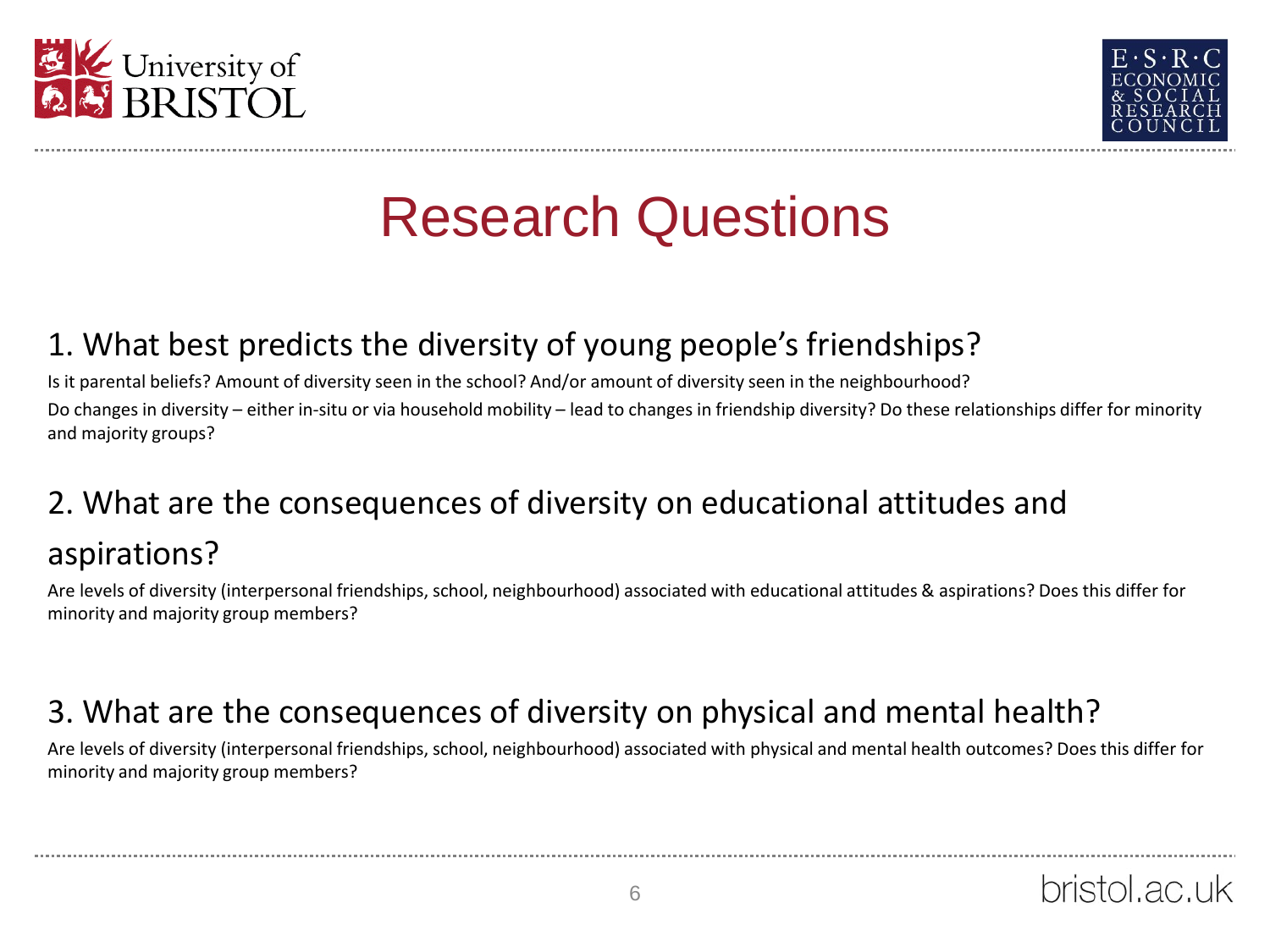



## Method

- Data from Millennium Cohort Study, NPD and Census
- Sample of over 6 thousand young people and their families
- Young people age 11 and 14 living in England who answered the question:

*How many of your (close) friends are from the same ethnic group as you?*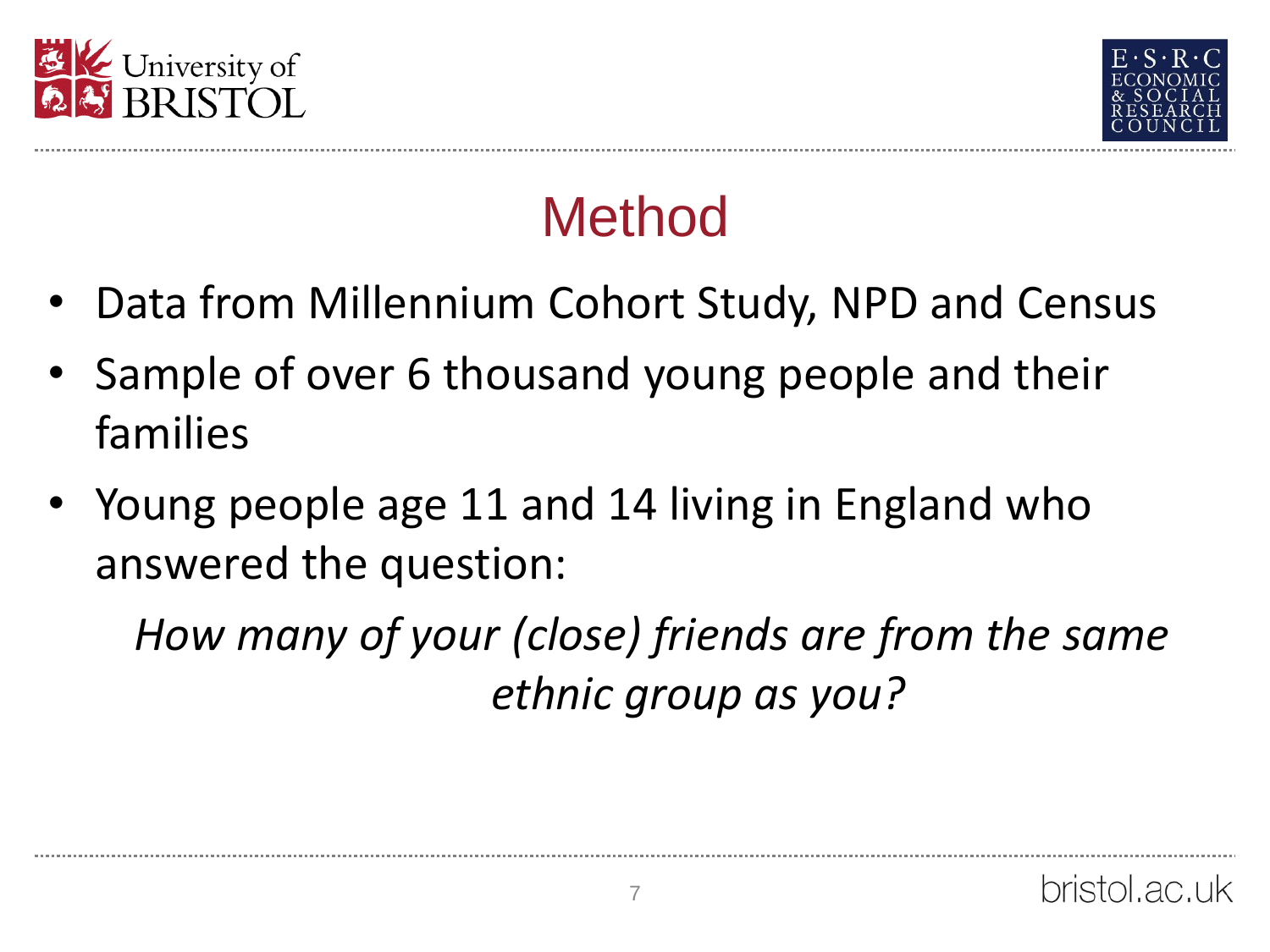



### RQ1 Predictors of diverse friendships at age 11 and 14

- Parent attitudes towards diversity expressed at child's age of 9 months and 5 years:
	- S3 Wouldn't mind CM attending mixed race (50/50) school
	- S1 Children another race at school
	- S1 Family from another race as neighbours
	- S1 All right for different races to get married
- Controls: gender, hh income, education level of each parent, number of parents in the hh, number of siblings, number of older siblings, no of friends from the same school and area, ward in EN (adv/ disadv/ethnic)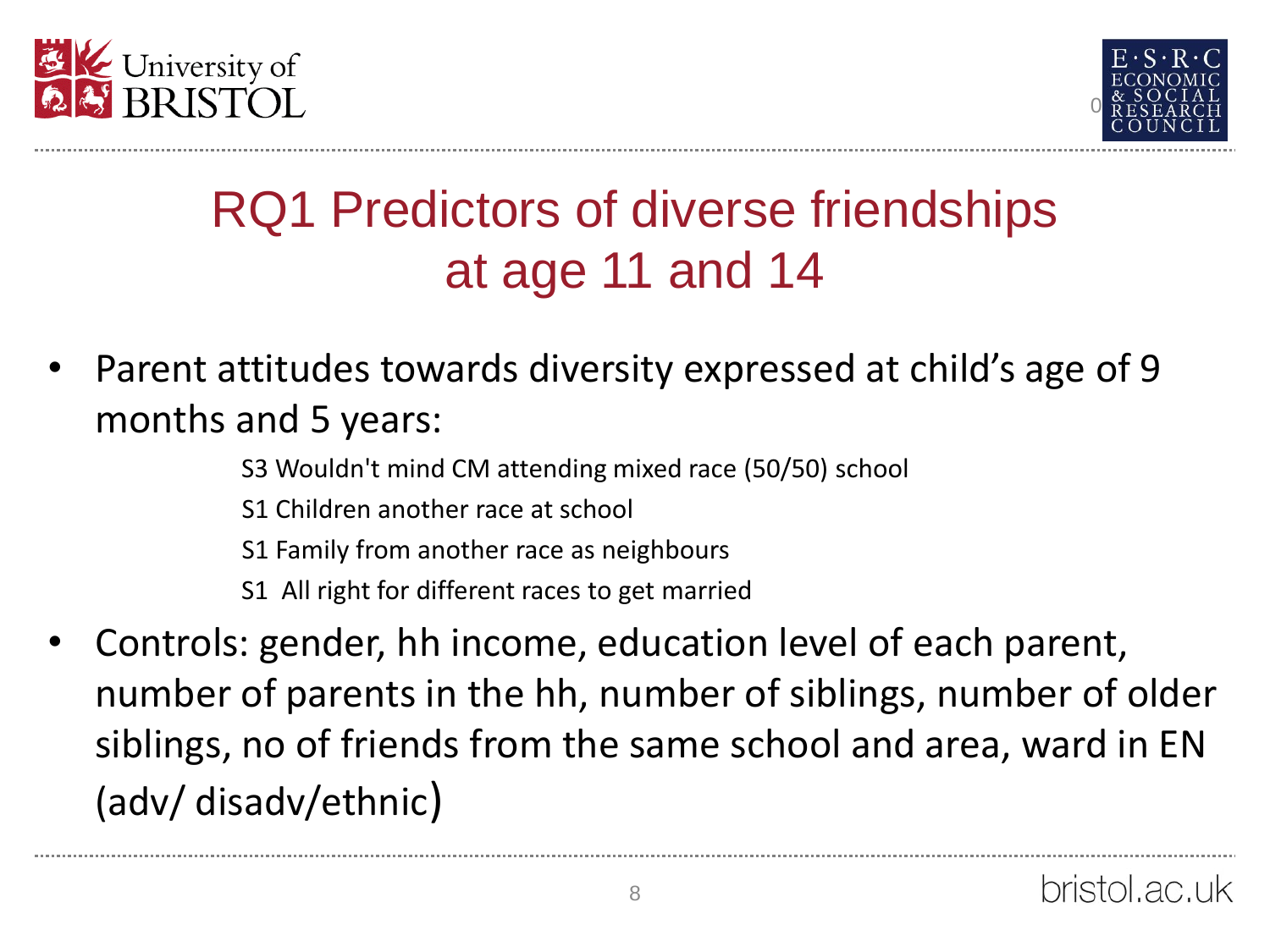



# RQ 2 & 3 Outcomes of diverse friendships

- RQ2 educational attitudes and aspirations
- RQ3 physical and mental health
- School and neighbourhood level diversity from NPD and Census 2001 and 2011, and its change over time
- Other variables: FSM eligibility, SEN, school type and size , Key Stage 1 and 2 assessment results, value added results, proportion of speakers of EAL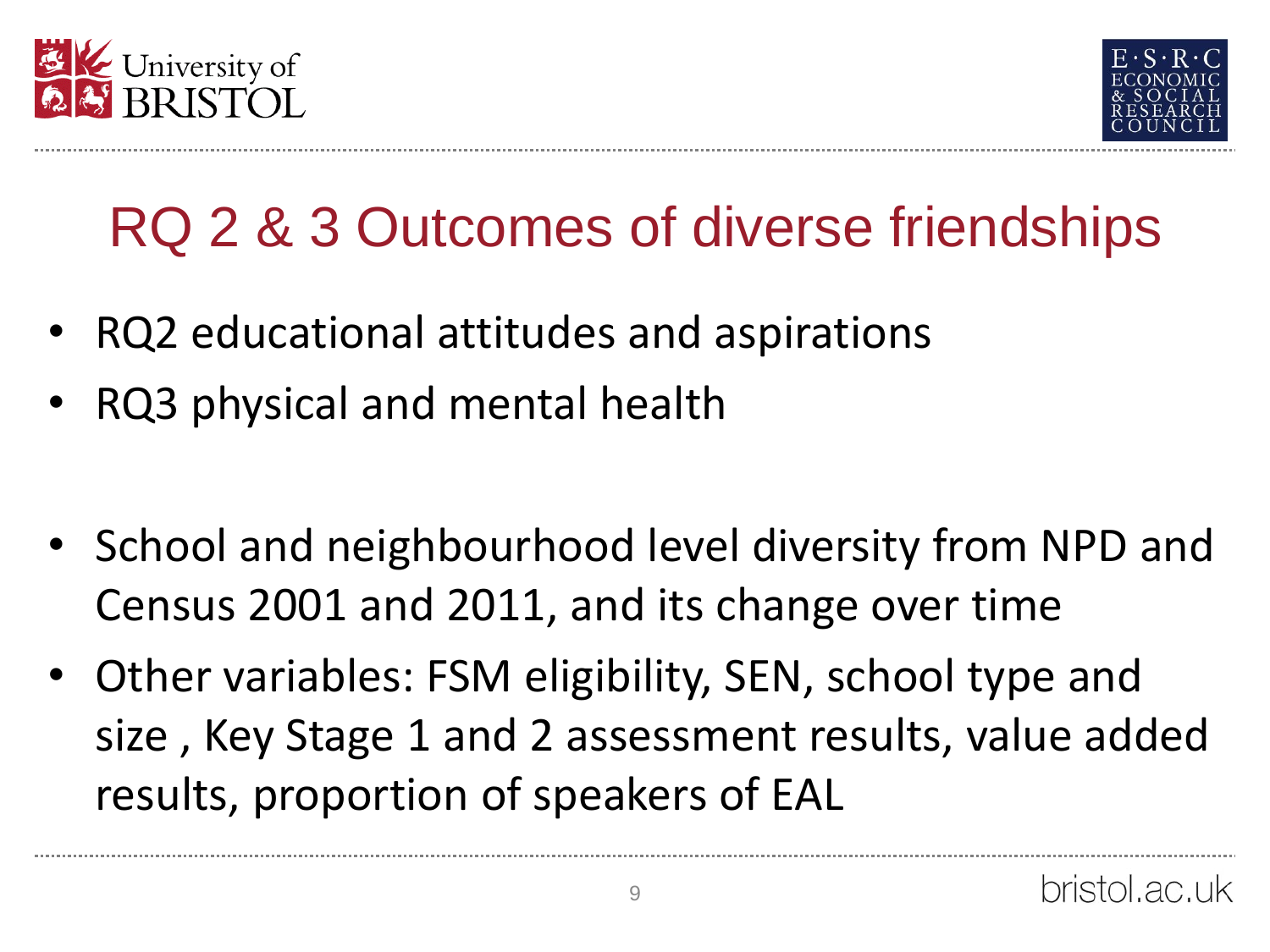



### **Does ethnic diversity in friendships change between 11 and 14?**

■All ■Most □Some □None

ALL CHILDREN NON-WHITE CHILDREN NON-WHITE CHILDREN NON-WHITE CHILDREN



bristol.ac.uk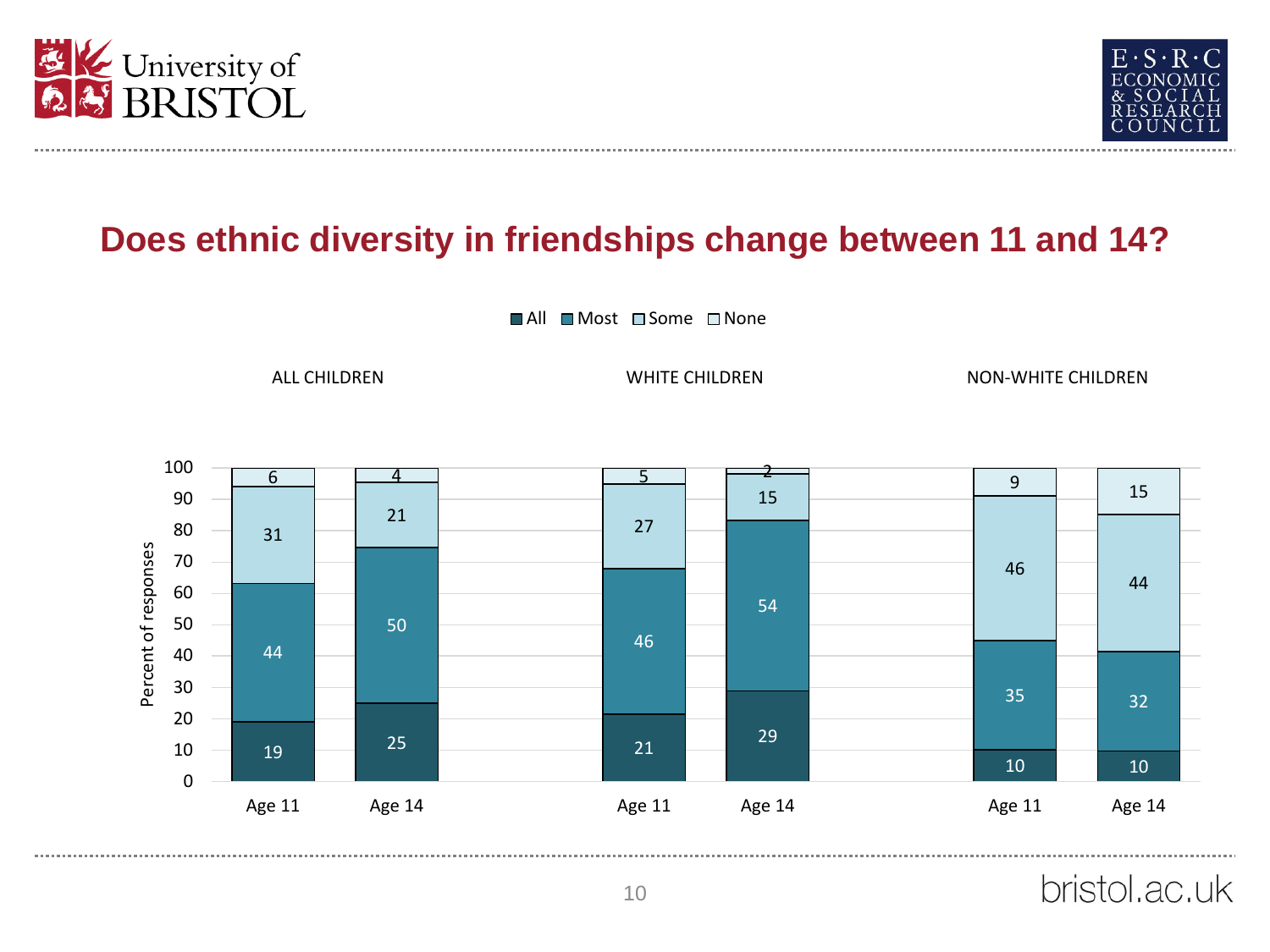



### **To what extent are friendships at age 11 drawn from people in the same school and neighbourhood?**

■All ■ Most ■ Some ■ None



bristol.ac.uk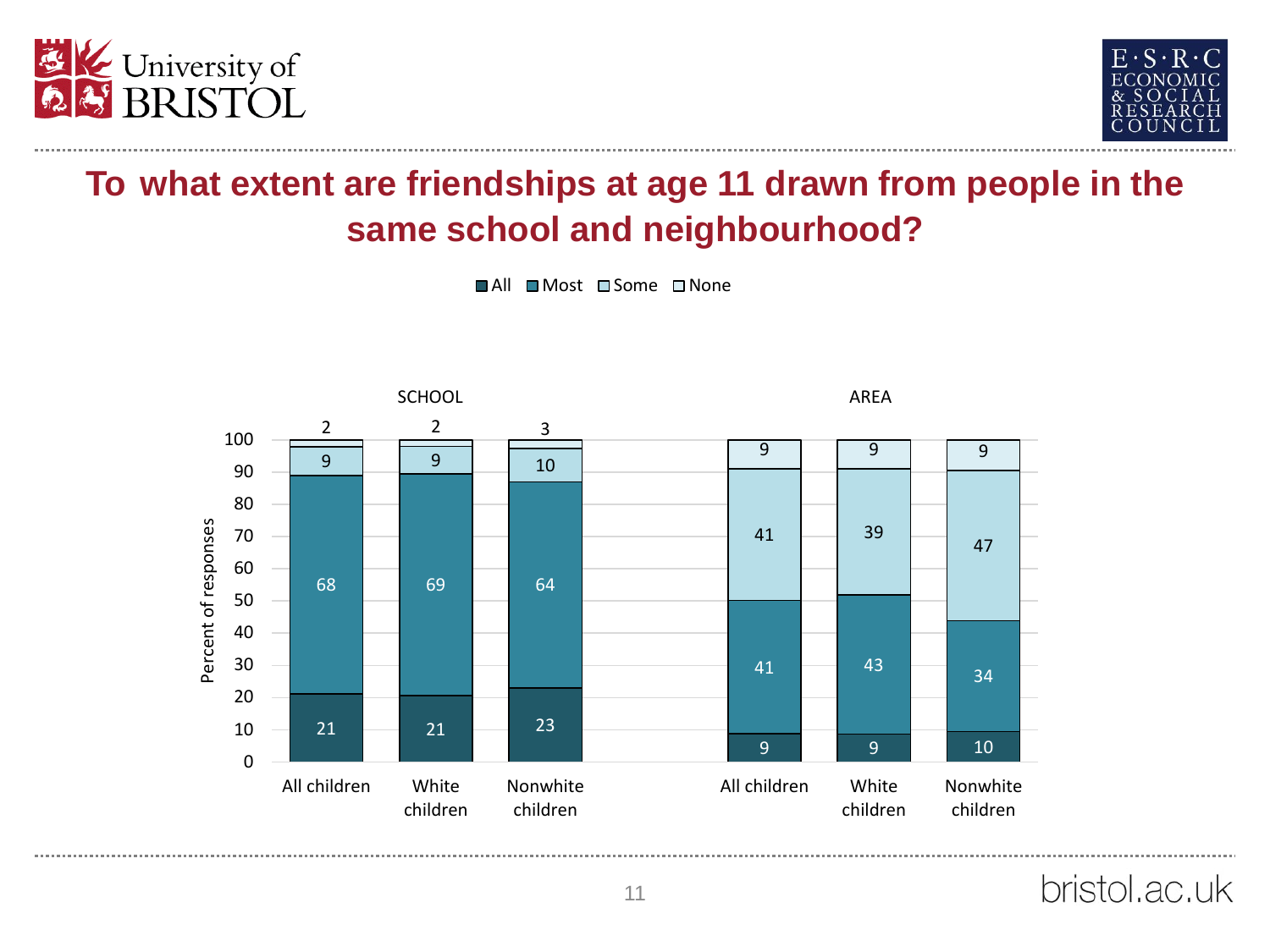



### **How does neighbourhood ethnic composition affect the diversity of children's friendships at 11?**

■All ■Most □Some □None

ALL CHILDREN WHITE CHILDREN NONWHITE CHILDREN

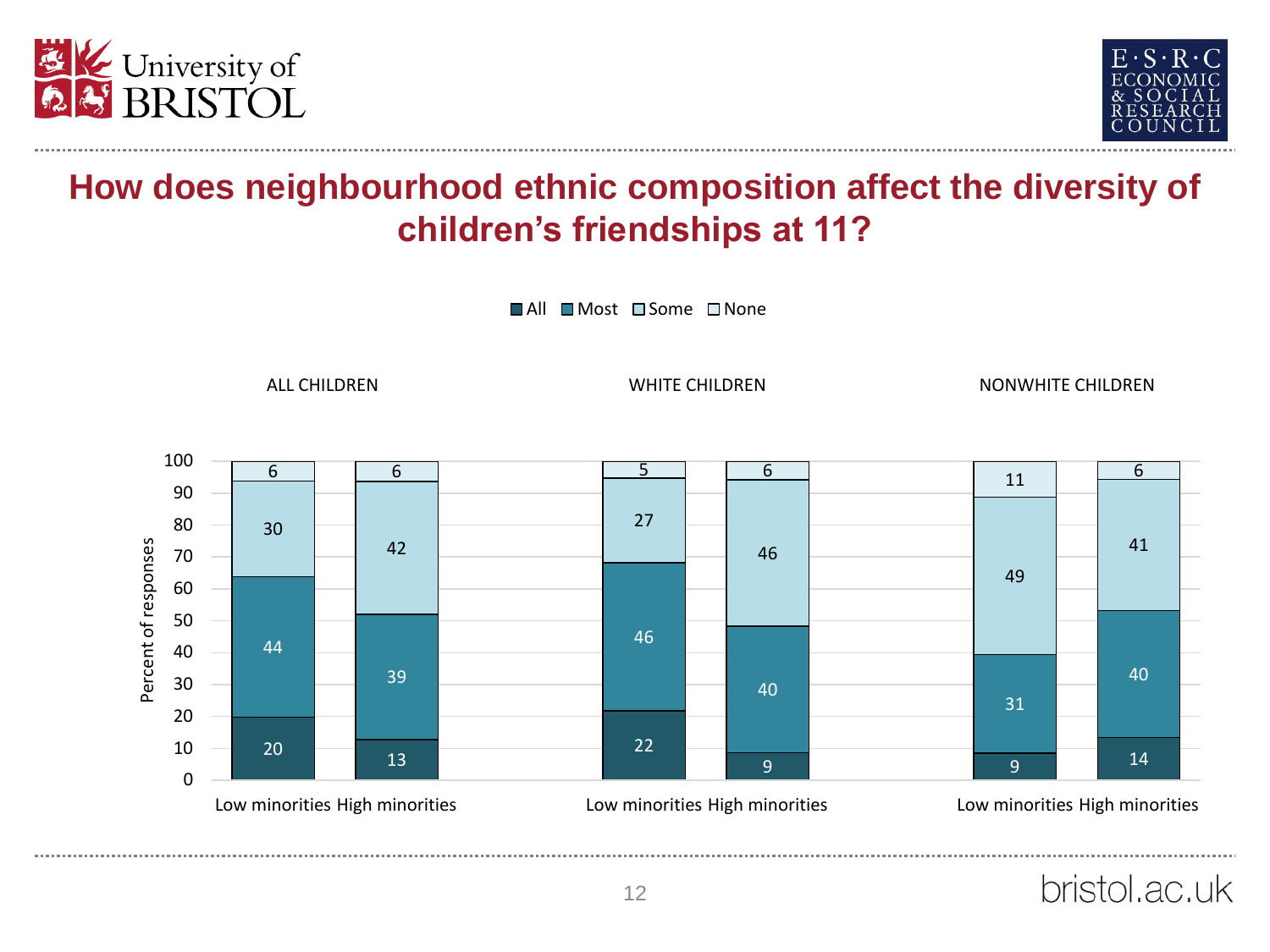



### **Do parental attitudes to diversity predict diversity of children's friendships at age 11 and 14?**



bristol.ac.uk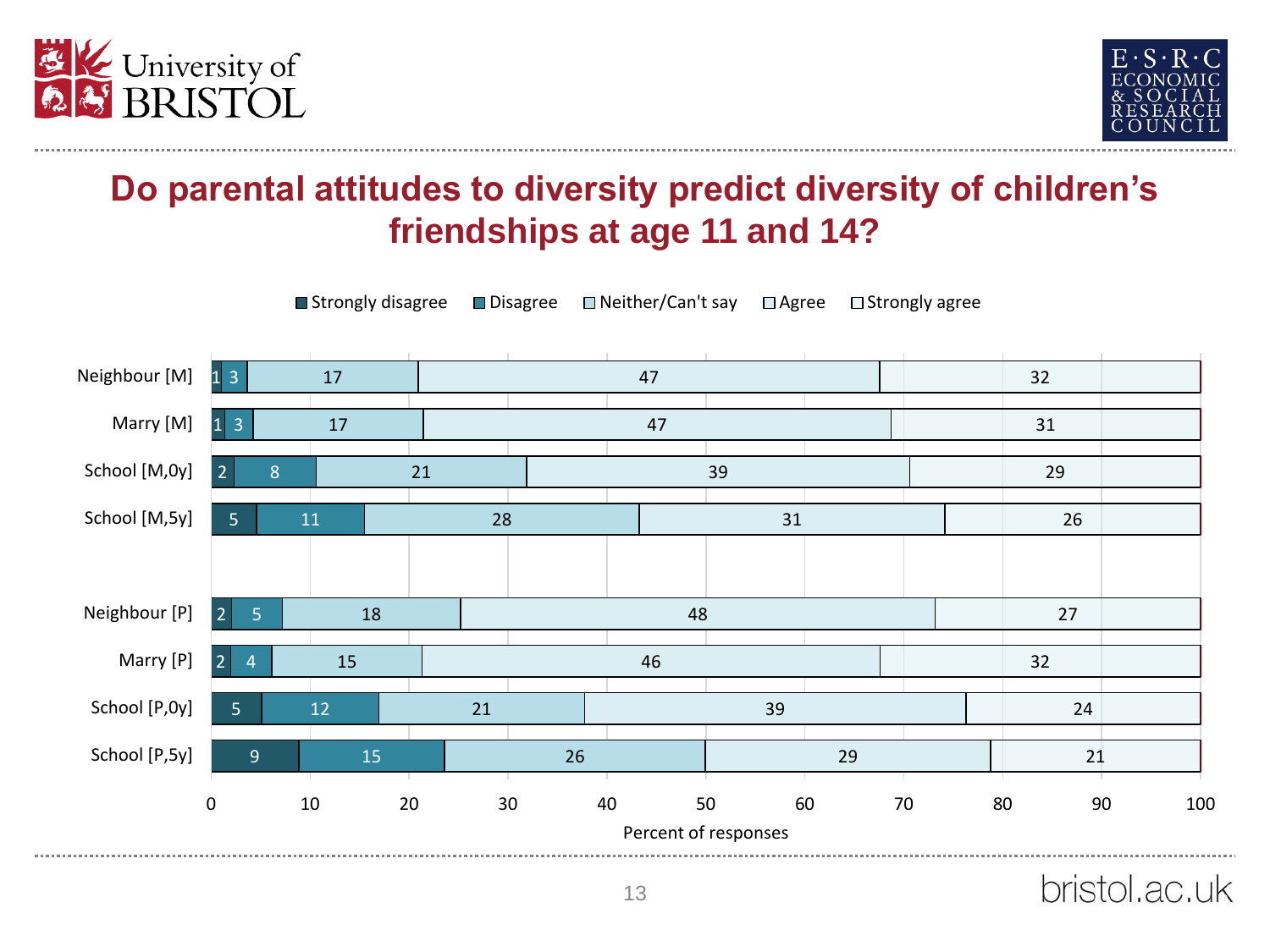



### **Do parental attitudes to diversity predict diversity of children's friendships at age 11 and 14?**

|                                                 | <b>Main parent</b> | Partner |
|-------------------------------------------------|--------------------|---------|
| % no change                                     | 45.8%              | 44.3%   |
| % change within broad Agreement or Disagreement | 17.3%              | 17.2%   |
| % becoming more anti-diverse                    | 34.4%              | 35.4%   |
| % becoming more pro-diverse                     | 19.8%              | 20.2%   |

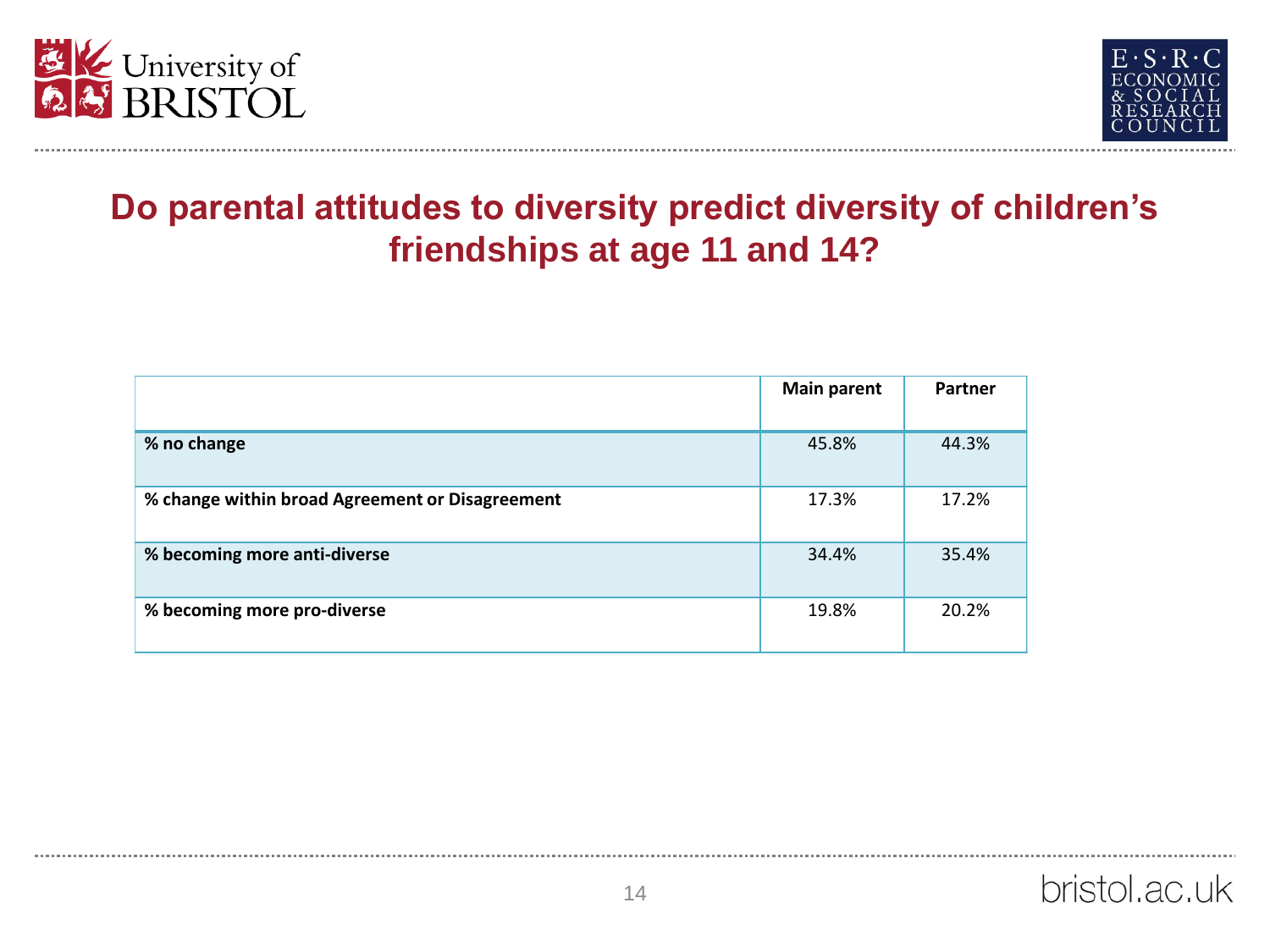



### **Do parental attitudes to diversity predict diversity of children's friendships at age 11 and 14?**

- Age 11: negative effect of anti-diversity attitude of mother for white children, and anti-diversity attitude of partner for non-white children
- Age 14: no effect

|                                                    | Age 11                                                                                                          |                                              | Age 14                                                                                          |                                                                            |  |
|----------------------------------------------------|-----------------------------------------------------------------------------------------------------------------|----------------------------------------------|-------------------------------------------------------------------------------------------------|----------------------------------------------------------------------------|--|
|                                                    | White                                                                                                           | Non-white                                    | White                                                                                           | Non-white                                                                  |  |
| <b>Positive effect=more</b><br>diverse friendships | living in high minority<br>$\bullet$<br>ward<br>living in London<br>٠<br>having older siblings at<br>٠<br>age 7 | living in London<br>$\bullet$                | age 11<br>$\bullet$<br>friendships<br>living in high<br>٠<br>minority ward,<br>living in London | age 11 friendships,<br>$\bullet$<br>household income<br>$\bullet$<br>level |  |
| <b>Negative effect=less</b><br>diverse friendships | household income level<br>$\bullet$<br>mother's high<br>٠<br>education level                                    | living in high<br>$\bullet$<br>minority ward | being female<br>$\bullet$                                                                       |                                                                            |  |



. . . . . . . . . . . . . . . . . . .